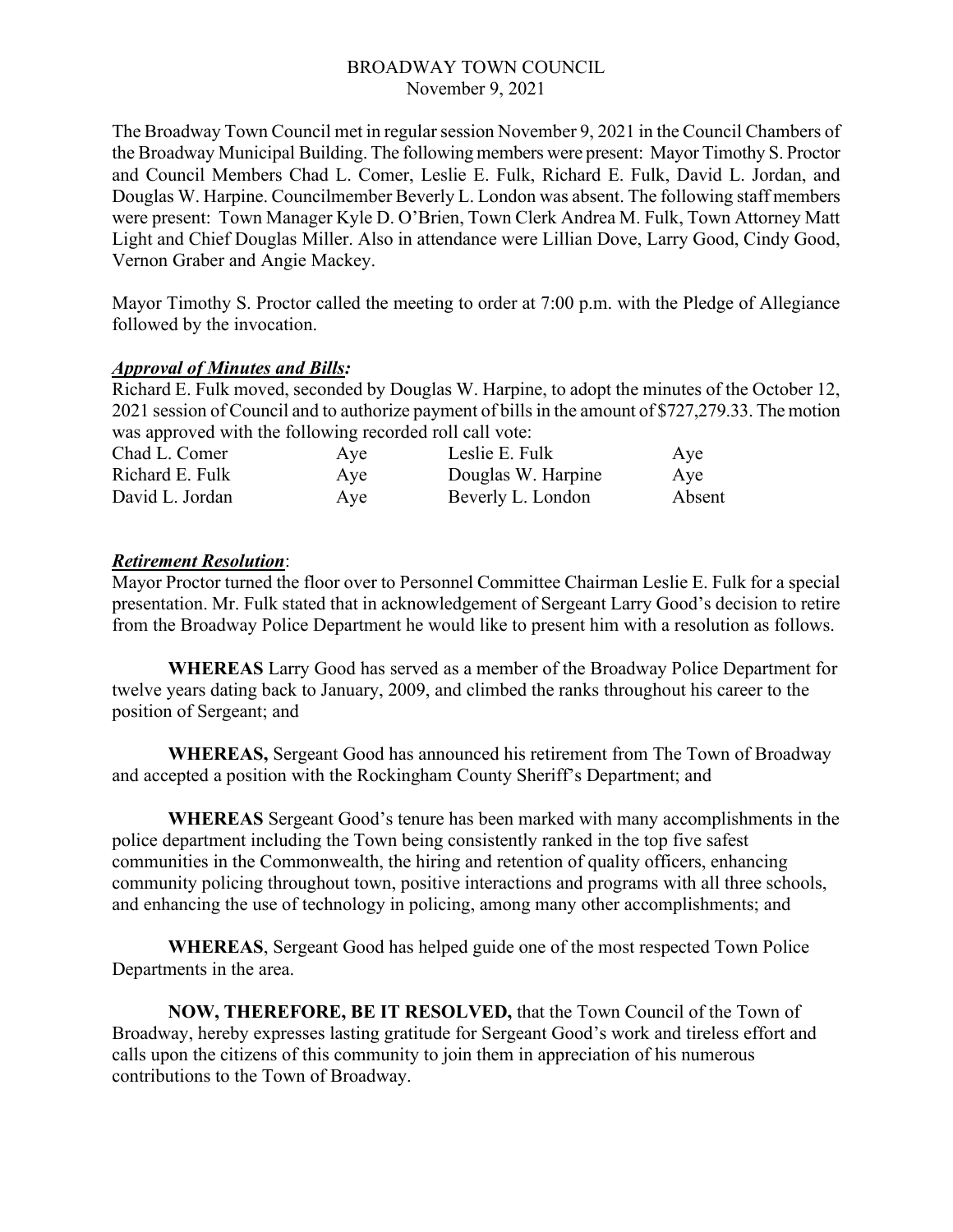#### *Old Business:*

Town Manager Kyle O'Brien reported on the following items:

- **Pool House:** The materials have been ordered and the demo has begun. The submittals are being reviewed with the architect and are being approved as quickly as they come. The discussion for the color of metal roof for the pool as well as the Community Center has been leaning towards the Broadway color of hunter green.
- **Theatre Building:** Getting closer to bidding the project out possibly as soon as next month.
- **Heritage Park Bathrooms:** Although there are some flood plain issues there are some design ideas that are available to help with this and will be brought before the Parks and Recreation Committee to see when the Town is ready to proceed with this project.
- **Christmas Decorating:** The decorating process has begun. The decorations at the Town office may need to be scaled back to cover Heritage Park. The tree that is normally on Main Street will be getting another four feet added to it and will now be located at Heritage Park. The tree lighting ceremony will be on Wednesday December 1, 2021 at 7:00 pm. There will be cookies and hot chocolate handed out starting around 6:15 pm.
- **Third Street Project:** The project has started and is on schedule.
- **Turner Avenue Bridge:** The bridge was sealed today to help prevent water from seeping into the cracks and causing further damage.

# *Committee Reports:*

# *Parks & Recreation Committee:*

Chairman Douglas Harpine questioned Town Manager Kyle O'Brien if the toilets and sinks in the pool house will be replaced. Mr. O'Brien stated yes they will be replaced with touch free commercial grade fixtures and will include hand dryers instead of using paper towels.

# *Finance Committee:*

No report.

# *Personnel/Police Committee:*

Chief Douglas Miller stated he wanted to go on record that the Lions Club donated half of the amount of the Child ID fingerprint kit. The Rotary Club will be donating the remaining portion. He then stated that the Brent Berry food drive will be starting again soon. This food drive is a friendly competition between the local Police Departments. Last year Officer Walters and K9 Office Ritchie did a phenomenal job raising donations and Broadway received second place. This year the police department is partnering with the Broadway FFA and will be at the Timberville Walmart from December 7, 2021 – January 5, 2021 accepting donations.

Mr. O'Brien stated he wanted to discuss another police topic regarding Temporary Detention Order's better known as TDOs. This weekend there was an incident where an individual was transported to Sentara RMH and there were no beds available. Chief Miller stated there were also five individuals from other jurisdictions that were taken for mental health evaluations as well. The individual from Broadway was taken at 4:30 pm Saturday and was not ready to be transported until 9:00 am on Monday. This has been an ongoing issue and is keeping our officers from being available to the Town while waiting for an individual to be transferred to a mental health facility. This issue is currently in discussion with the local Police Chiefs to find a possible solution as it is affecting all of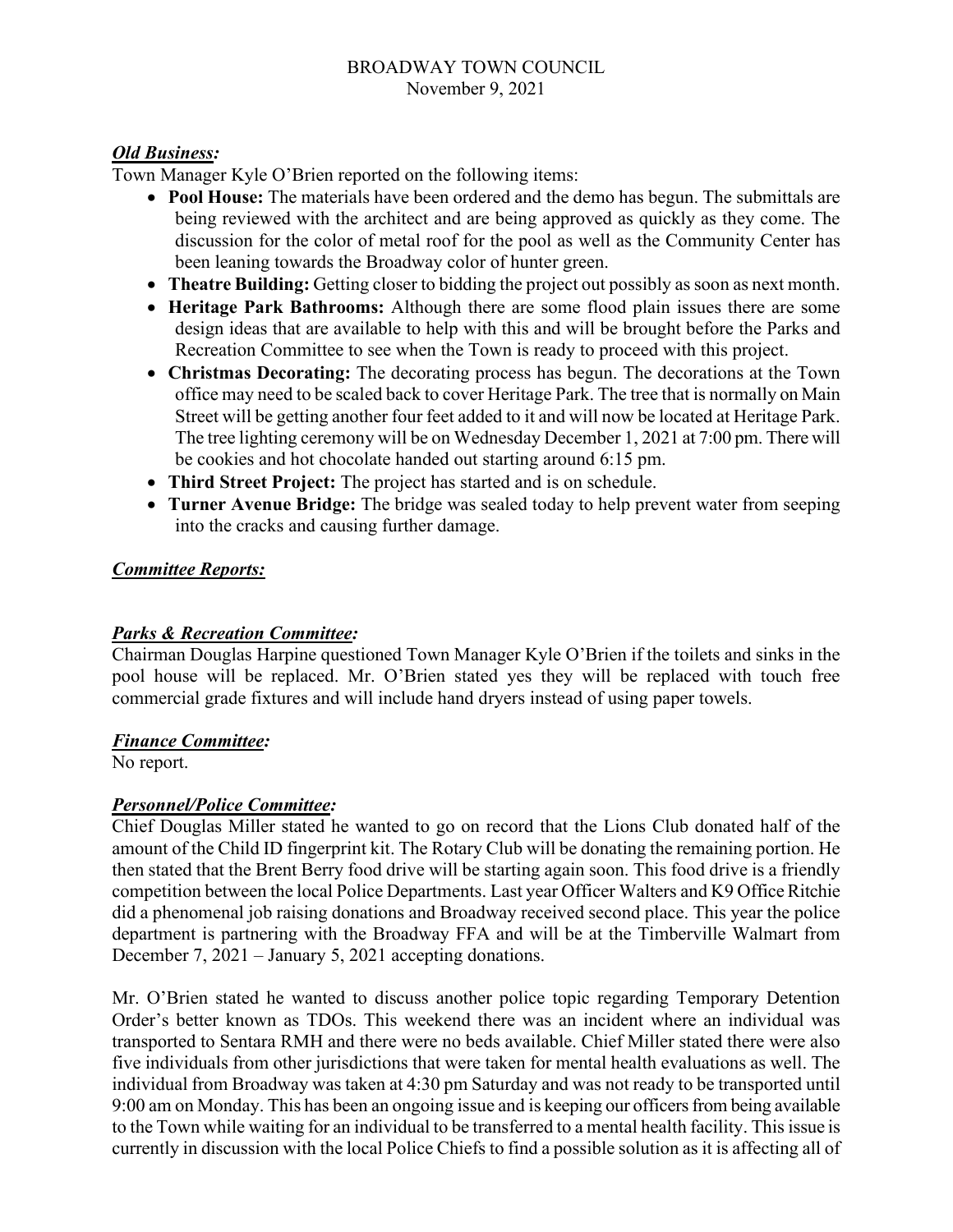the area's localities.

Councilman Leslie Fulk questioned what would happen if there were not enough officers to cover during this time.

Mr. O'Brien responded that this past weekend Broadway did not have an officer available in Town as they were changing shifts at RMH while waiting for the individual to be transferred.

Councilman Richard Fulk stated that this needed to be brought to the attention of the County so they can designate more money for the Sheriff's office so they can assist in this situation.

Mr. O'Brien stated that Chief Miller is working with the other localities to come up with a solution to the issue.

A copy of the police report for the month of October is included in the minutes as Attachment A.

# *Utilities Committee:*

No report. A copy of the water production report for the month October is included in the minutes as Attachment B.

# *Streets & Properties Committee:*

No report

# **BHP:**

Council Representative Chad L. Comer reported that Cari Orebaugh was currently working on the Christmas Decorating contest for residential and businesses. He also shared that she was contacted by Franklin, West Virginia's Town Office to see if they could discuss how the events are planned and run so it can be implemented in their town.

#### **Planning Commission:**

No report.

# *New Business:*

No new business.

## *Public Comment:*

Mr. Vernon Graber stated the Town authorized \$10,000.00 of Covid money to be given to local businesses and Grabers tax service did not receive this. He then stated that he wrote a letter to Council members explaining his situation. He further stated he started his business on January 1, 1967 in the Fred Black and Sons building and his been in or near Broadway for over fifty years. He is an EA and not only started his own business but has also helped start other local businesses. He built the building in his current location that also holds State Farm Insurance. On January 14, 2021 he had a slight stroke that affected his right hand, and due to that and his work schedule in January and February is why the business license was not received by March. He concluded by asking Council to reconsider and make an exception to this decision because he feels that he had a valid reason for being late with his license, due to health issues and being busy at work.